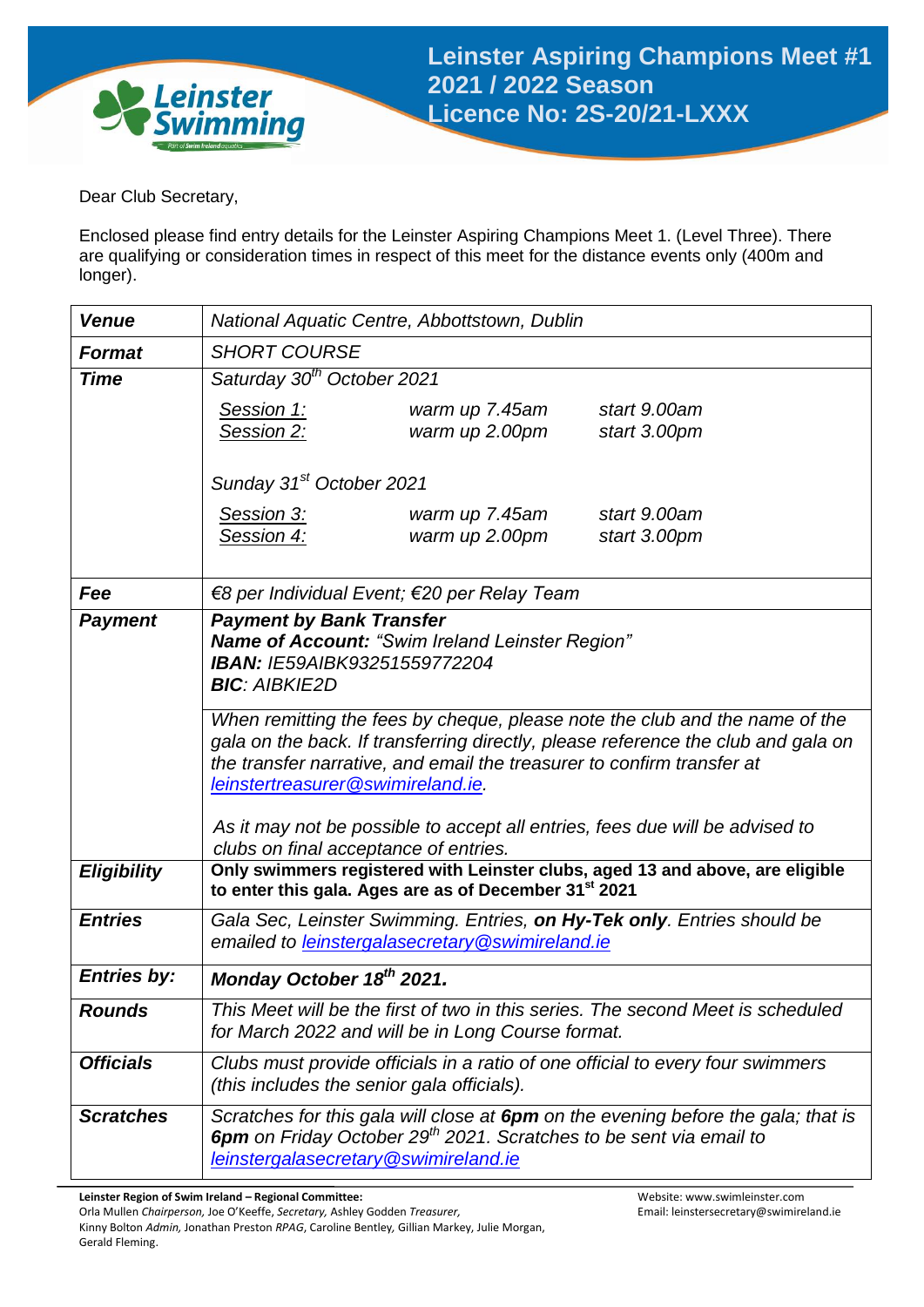

| <b>Awards</b>                         | There will be no individual awards, but awards will be made on a team basis,<br>as follows:                                                                                                                                                                                                                                                                                      |  |  |  |  |
|---------------------------------------|----------------------------------------------------------------------------------------------------------------------------------------------------------------------------------------------------------------------------------------------------------------------------------------------------------------------------------------------------------------------------------|--|--|--|--|
|                                       | Top three highest scoring teams on completion of Meet 1 and Meet 2<br>a.<br>(male and female combined)                                                                                                                                                                                                                                                                           |  |  |  |  |
|                                       | The most improved team between Meet 1 and Meet 2 (male and female<br>b.<br>combined)                                                                                                                                                                                                                                                                                             |  |  |  |  |
|                                       | c. Separate awards will be made to Age Group (13-16yrs) and Open (13yrs<br>and over) winners (male and female combined)                                                                                                                                                                                                                                                          |  |  |  |  |
|                                       | Winning teams will receive a certificate to present on their club notice<br>d.<br>board.                                                                                                                                                                                                                                                                                         |  |  |  |  |
| <b>Scoring</b>                        | Each club will be awarded points for a maximum of two scoring results<br>a.<br>per individual event and one scoring result per relay event per age<br>group. This rule has been set in Meet Manager, so teams do not need to<br>nominate scoring swimmers in each event in advance.                                                                                              |  |  |  |  |
|                                       | I.<br>Individual Events - 13/14, 15/16, 17 and over                                                                                                                                                                                                                                                                                                                              |  |  |  |  |
|                                       | Relay Events - 13-16, Open (13 and over)<br>Ш.                                                                                                                                                                                                                                                                                                                                   |  |  |  |  |
|                                       | The top 8 individual and relay scoring places will be awarded points as<br>b.<br>follows. For example, if athletes from Club A finish $1^{st}$ , $2^{nd}$ , $3^{rd}$ and $4^{th}$<br>they are only awarded points for 1 <sup>st</sup> and 2 <sup>nd</sup> place with points for 3 <sup>rd</sup> and<br>$4^{th}$ going to the athletes finishing $5^{th}$ and $6^{th}$ and so on. |  |  |  |  |
|                                       | <b>Meet Scoring</b>                                                                                                                                                                                                                                                                                                                                                              |  |  |  |  |
|                                       | <b>Individual Events</b><br>$9 - 7 - 6 - 5 - 4 - 3 - 2 - 1$                                                                                                                                                                                                                                                                                                                      |  |  |  |  |
|                                       | <b>Relay Events</b><br>18-14-12-10-8-6-4-2                                                                                                                                                                                                                                                                                                                                       |  |  |  |  |
| <b>Entry</b><br><b>Restrictions</b>   | Swimmers may enter a maximum of 6 (six) individual events in this meet, with<br>a further limitation of 2 (two) individual events in each session. This is to<br>facilitate as many swimmers as possible to swim at this meet.                                                                                                                                                   |  |  |  |  |
|                                       | As noted above, it may not be possible to accept all entries due to limitations<br>on pool time and session duration. Clubs will be notified of entries which it has<br>not been possible to accept.                                                                                                                                                                             |  |  |  |  |
| <b>Scoring</b><br><b>Restrictions</b> | For events run as multi-age groups a club can be awarded for two scoring<br>swimmers in the 13/14 age group, two scoring swimmers in the 15/16 age<br>group, and a further two scoring swimmers in the 17+ age group for the<br>purposes of contributing to the overall team scoring.                                                                                            |  |  |  |  |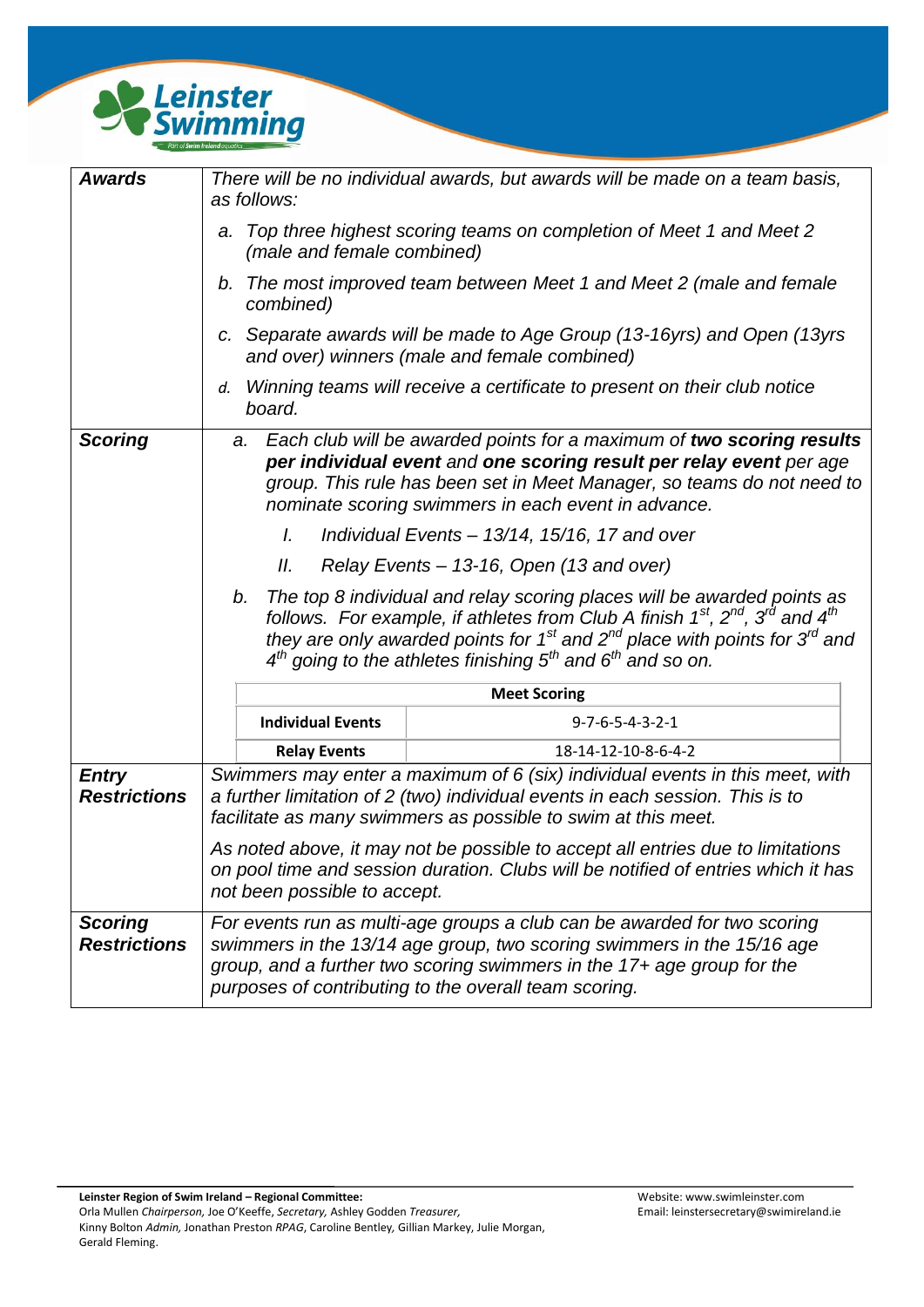

| <b>Relay Age</b><br><b>Groups</b>    | There are two age-group categories in each relay event. The first category is<br>for relay teams where all swimmers are between 13 and 16 years of age. The<br>second category is "Open" so that swimmers may be of any age; these<br>events are designated with an "A" e.g. Events 1A, 2A, 18A etc. Where all<br>swimmers in a relay team are between 13 and 16 years, the team should be<br>entered into the 13-16 age group category. Where one or more swimmers on<br>the relay team are aged 17 or above, the team should be entered into the<br>"Open" category. Clubs can be awarded for one scoring relay team in each of<br>the age-group categories, e.g. one scoring relay team in Event 18 and<br>another (separate) scoring team in Event 18A. |
|--------------------------------------|-------------------------------------------------------------------------------------------------------------------------------------------------------------------------------------------------------------------------------------------------------------------------------------------------------------------------------------------------------------------------------------------------------------------------------------------------------------------------------------------------------------------------------------------------------------------------------------------------------------------------------------------------------------------------------------------------------------------------------------------------------------|
| <b>Consideration</b><br><b>Times</b> | In general there are no Consideration Times for this Meet, but to aid the<br>timely running of the Meet there are Consideration Times for the distance<br>events (400m and longer). These are shown below.                                                                                                                                                                                                                                                                                                                                                                                                                                                                                                                                                  |
| <b>Finals</b>                        | There will be no Finals in this Meet. All events will be Heat Declared Winner<br>(HDW)                                                                                                                                                                                                                                                                                                                                                                                                                                                                                                                                                                                                                                                                      |
| <b>Session Start</b><br><b>Times</b> | The Start Times of sessions as indicated in the Order of Events may be<br>changed in the light of entries received and the logistics of running the Meet<br>within Swim Ireland regulations relating to Session duration etc.                                                                                                                                                                                                                                                                                                                                                                                                                                                                                                                               |
| <b>Water</b>                         | Please note that, as an environment-friendly measure, Leinster Swimming will<br>no longer distribute bottles of water to timekeepers/officials, but will provide a<br>water-cooler in the call-room. Timekeepers/officials/coaches are welcome to<br>bring their own bottles and fill them from the water cooler.                                                                                                                                                                                                                                                                                                                                                                                                                                           |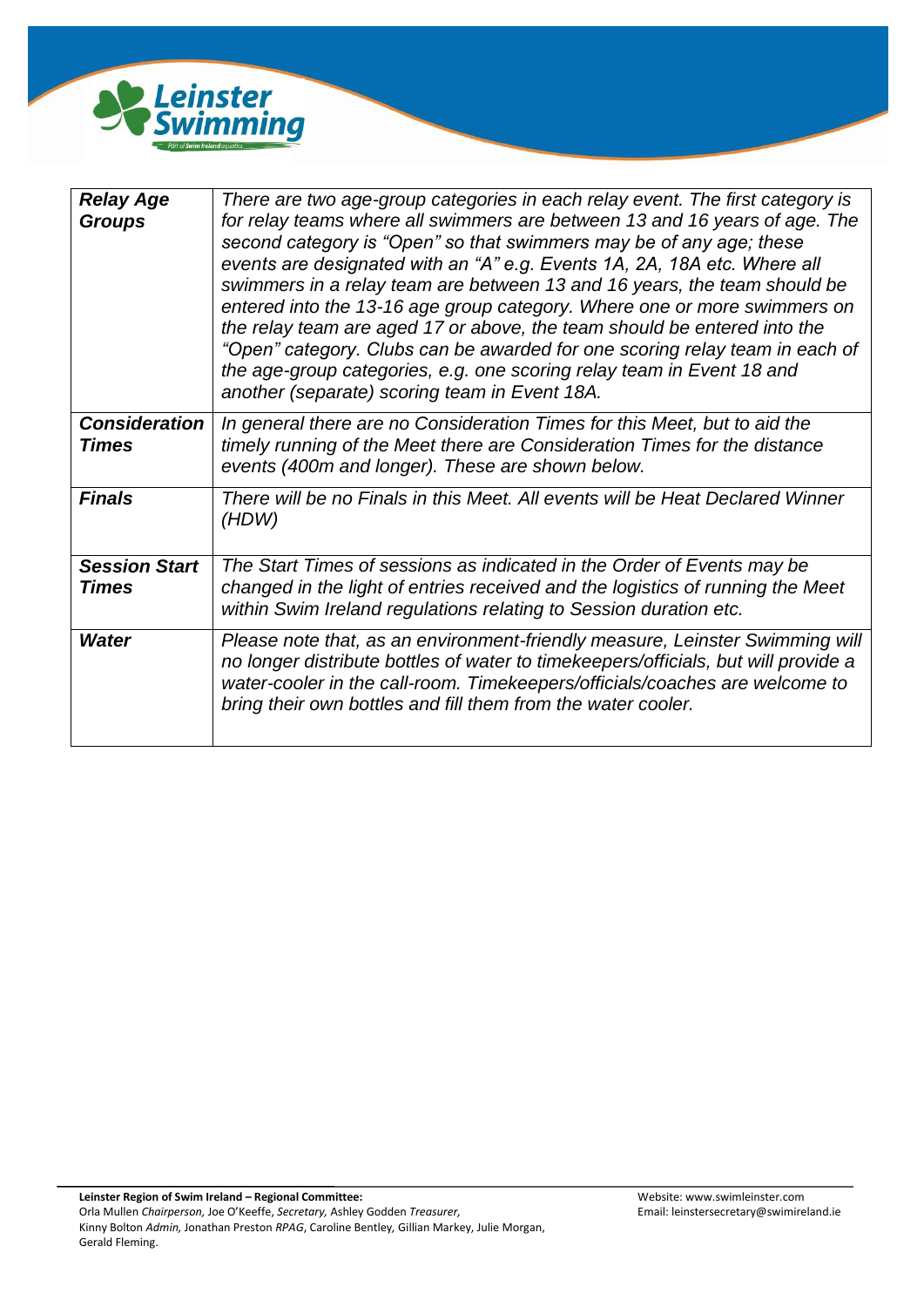

# **ORDER OF EVENTS**

# **SATURDAY OCTOBER 30th 2021**

## **Session 1 – warm up 7.45am, start 9.00am**

#### **Event #**

| 1  | <b>Boys</b> | $13 - 16$ | $4 \times 50m$   | <b>Medley Relay</b>      |
|----|-------------|-----------|------------------|--------------------------|
| 1A | <b>Boys</b> | 13 & Over | 4 x 50m          | <b>Medley Relay</b>      |
| 2  | Girls       | $13 - 16$ | $4 \times 50m$   | <b>Freestyle Relay</b>   |
| 2A | Girls       | 13 & Over | 4 x 50m          | <b>Freestyle Relay</b>   |
| 3  | <b>Boys</b> | 13 & Over | 200 <sub>m</sub> | Freestyle                |
| 4  | Girls       | 13 & Over | 100m             | <b>Breaststroke</b>      |
| 5  | <b>Boys</b> | 13 & Over | 100m             | <b>Backstroke</b>        |
| 6  | Girls       | 13 & Over | 200 <sub>m</sub> | <b>Butterfly</b>         |
|    | <b>Boys</b> | 13 & Over | 50 <sub>m</sub>  | <b>Breaststroke</b>      |
| 8  | Girls       | 13 & Over | 50 <sub>m</sub>  | <b>Backstroke</b>        |
| 9  | <b>Boys</b> | 13 & Over | 200 <sub>m</sub> | <b>Individual Medley</b> |
| 10 | Girls       | 13 & Over | 100m             | Freestyle                |
|    |             |           |                  |                          |

## **Session 2 – warm up 2.00pm, start 3.00pm**

#### **Event #**

| 11              | <b>Boys</b> | 13 & Over            | 400m             | Freestyle               |
|-----------------|-------------|----------------------|------------------|-------------------------|
| 12 <sub>2</sub> | Girls       | 13 & Over            |                  | 400m Individual Medley  |
| 13              | <b>Boys</b> | 13 & Over            | 100m             | <b>Butterfly</b>        |
| 14              | Girls       | <b>13 &amp; Over</b> | 200 <sub>m</sub> | <b>Backstroke</b>       |
| 15              | <b>Boys</b> | 13 & Over            | 50 <sub>m</sub>  | Freestyle               |
| 16              | Girls       | <b>13 &amp; Over</b> | 50 <sub>m</sub>  | <b>Butterfly</b>        |
| 17              | <b>Boys</b> | 13 & Over            | 200 <sub>m</sub> | Breaststroke            |
| 39              | Girls       | 13 & Over            | 100m             | I.M.                    |
| 18              | Mixed       | $13 - 16$            |                  | 4 x 50m Freestyle Relay |
| 18A             | Mixed       | 13 & Over            |                  | 4 x 50m Freestyle Relay |
| 19              | Mixed       | 13 & Over            | 800m             | Freestyle               |
|                 |             |                      |                  |                         |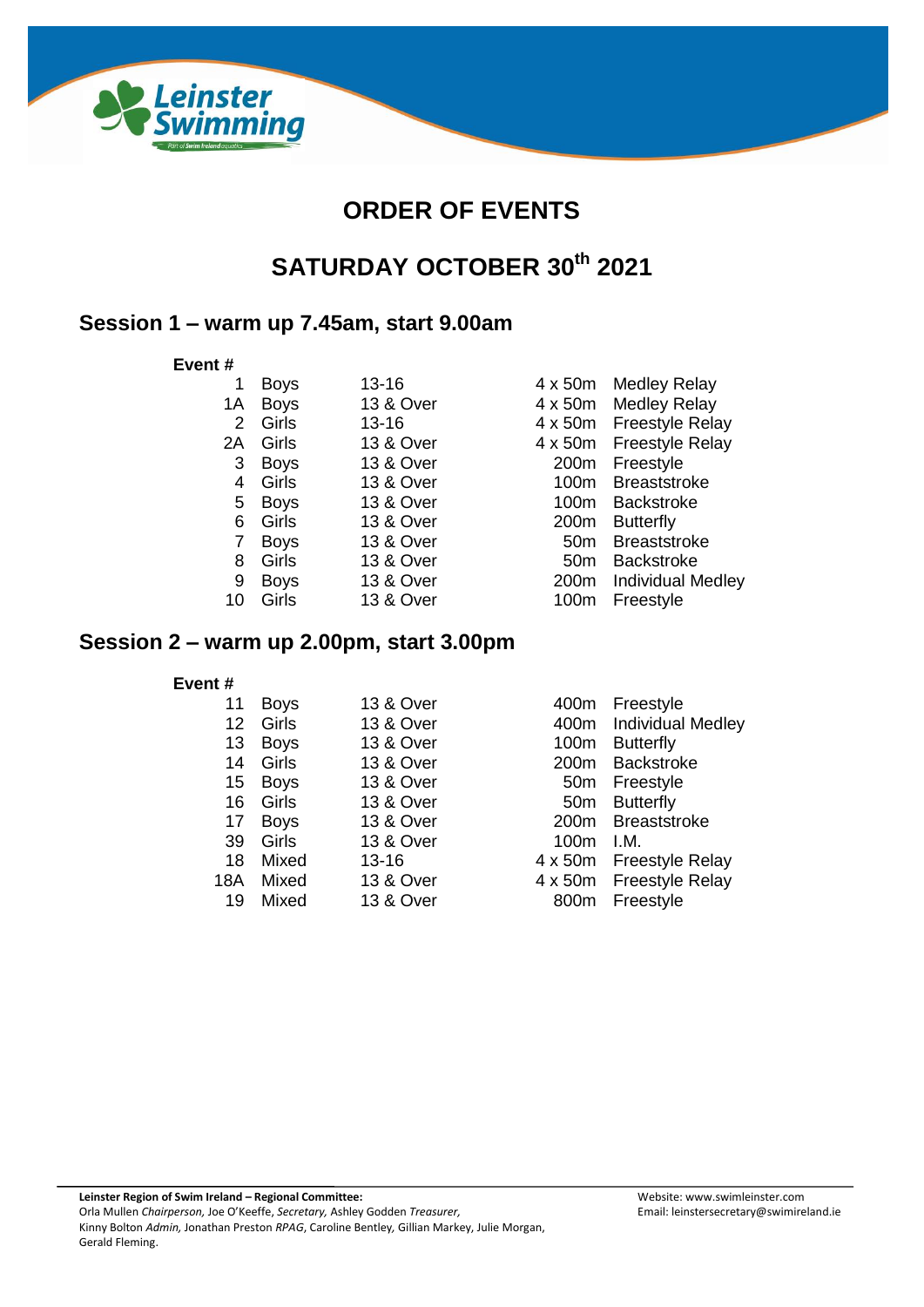

# **ORDER OF EVENTS**

# **SUNDAY OCTOBER 31st 2021**

### **Session 3 – warm up 7.45am, start 9.00am**

#### **Event #**

| 20  | Girls       | $13 - 16$            | 4 x 50r        |
|-----|-------------|----------------------|----------------|
| 20A | Girls       | 13 & Over            | $4 \times 50r$ |
| 21  | <b>Boys</b> | $13 - 16$            | $4 \times 50r$ |
| 21A | <b>Boys</b> | 13 & Over            | $4 \times 50r$ |
| 22  | Girls       | 13 & Over            | 200r           |
| 23  | <b>Boys</b> | <b>13 &amp; Over</b> | 100r           |
| 24  | Girls       | <b>13 &amp; Over</b> | 100r           |
| 25  | <b>Boys</b> | <b>13 &amp; Over</b> | 200r           |
| 26  | Girls       | 13 & Over            | 50r            |
| 27  | <b>Boys</b> | 13 & Over            | 50r            |
| 28  | Girls       | 13 & Over            | 200r           |
| 29  | <b>Boys</b> | 13 & Over            | 100r           |
|     |             |                      |                |

m Medley Relay m Medley Relay m Freestyle Relay m Freestyle Relay m Freestyle m Breaststroke m Backstroke m Butterfly m Breaststroke m Backstroke m Individual Medley m Freestyle

### **Session 4 – warm up 2.00pm, start 3.00pm**

#### **Event #**

| 30              | Girls       | 13 & Over | 400m             | Freestyle                |
|-----------------|-------------|-----------|------------------|--------------------------|
| 31              | <b>Boys</b> | 13 & Over | 400m             | <b>Individual Medley</b> |
| 32 <sup>2</sup> | Girls       | 13 & Over | 100m             | <b>Butterfly</b>         |
| 33              | <b>Boys</b> | 13 & Over | 200 <sub>m</sub> | <b>Backstroke</b>        |
| 34              | Girls       | 13 & Over | 50 <sub>m</sub>  | Freestyle                |
| 35              | <b>Boys</b> | 13 & Over | 50 <sub>m</sub>  | <b>Butterfly</b>         |
| 36              | Girls       | 13 & Over | 200 <sub>m</sub> | <b>Breaststroke</b>      |
| 40              | <b>Boys</b> | 13 & Over | 100m             | 1.M.                     |
| 37              | Mixed       | $13 - 16$ | 4 x 50m          | <b>Medley Relay</b>      |
| 37A             | Mixed       | 13 & Over | 4 x 50m          | <b>Medley Relay</b>      |
| 38              | Mixed       | 13 & Over | 1500m            | Freestyle                |
|                 |             |           |                  |                          |

### **Consideration Times - All times SC**

| Male          | 13/14    | 15/16    | $17+$    |
|---------------|----------|----------|----------|
| 400FC         | 06:20.00 | 05:40.00 | 05:15.00 |
| 800FC         | 11:45.00 | 10:45.00 | 10:10.00 |
| <b>1500FC</b> | 22:00.00 | 21:15.00 | 19:45.00 |
| 400IM         | 07:00.00 | 06:35.00 | 06:25.00 |
|               |          |          |          |
| <b>Female</b> | 13/14    | 15/16    | $17+$    |
| 400FC         | 06:20.00 | 05:50.00 | 05:25.00 |
| 800FC         | 12:20.00 | 11:50.00 | 11:20.00 |
| <b>1500FC</b> | 22:15.00 | 21:15.00 | 20:15.00 |
| 400IM         |          |          |          |

**Leinster Region of Swim Ireland – Regional Committee:**

Orla Mullen *Chairperson,* Joe O'Keeffe, *Secretary,* Ashley Godden *Treasurer,*

Kinny Bolton *Admin,* Jonathan Preston *RPAG*, Caroline Bentley*,* Gillian Markey, Julie Morgan, Gerald Fleming.

Website: www.swimleinster.com Email: leinstersecretary@swimireland.ie